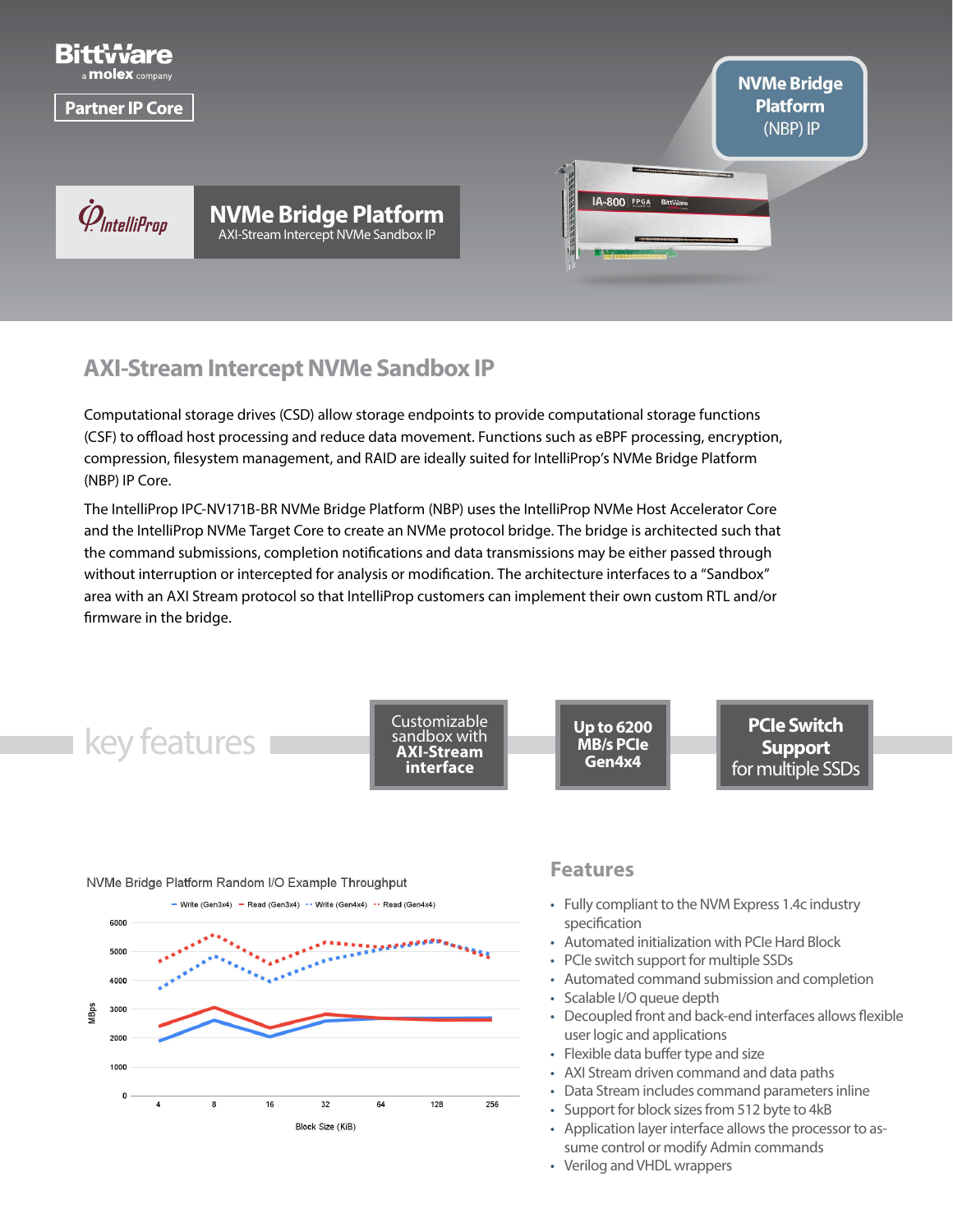### **Applications**

The NBP IP can be used in Computational Storage Drives (CSD) or Computational Storage Arrays (CSA) with PCIe Gen4 to Host, and multiple PCIe Gen4 SSDs through a switch or separate PCIe connections.

#### **Functional Description**

The IntelliProp NBP (IPC-NV171B-BR) implements a protocol bridge by receiving and parsing commands via the IntelliProp NVMe Target Core and forwarding them to the IntelliProp NVMe Host Accelerator Core for delivery to the NVMe SSD Endpoint. Customizable bridging logic between these two cores facilitates command management, including forwarding and tracking outstanding commands and routing data accesses appropriately, while use of the "Sandbox" area provides visibility and flexibility into the buffered data as it is transferred between the Host and the Target.

Registers in the bridging logic provide firmware with a mechanism to control data movement, to manually issue individual commands, and to control status and behavior of the bridging function. A processor or other management agent is expected to receive and properly complete administrative commands from the NVMe Target Core, while I/O commands are executed autonomously by the bridging logic. As a result, the NBP provides transparency between the Host and the Endpoint SSD, while offering the designer flexibility in command and data manipulation.



**What is a Computational Storage Drive (CSD)?** A storage element that provides Computational Storage Services and persistent data storage.

# **Detailed Feature List**

#### **Overall**

- Complete off-the-shelf solution; operational out-of-the-box
- Supports multiple NVMe SSDs (or HDD) directly or via an included PCIe Switch
- PCIe Gen4 to Host, and multiple PCIe Gen4 SSDs through a switch or separate PCIe connections
- Sandbox with AXI Stream interface for Control and Data
- System attached processor for additional flexibility in computational functions

### **Sandbox Specific**

information.

- Four AXI Stream interfaces provide commands, completions, and data (full duplex including sideband metadata)
- Processor connections for additional flexibility
- Implement options include RTL or FW for acceleration

### **FPGA/Hardware Specific**

- PCIe Gen4 hard blocks pre connected
- 6200 MB/s throughput maximum (Gen4x4 interface)
- Integrated with Intel Quartus 21.3 Pro tools
- Synthesis scripts and timing constraints

| NVMe Bridge Platform IP Core Facts                                                                                    |                                       |  |  |
|-----------------------------------------------------------------------------------------------------------------------|---------------------------------------|--|--|
| <b>Provided with core</b>                                                                                             |                                       |  |  |
| Documentation                                                                                                         | Comprehensive User Documentation      |  |  |
| Design file formats                                                                                                   | <b>Encrypted Verilog</b>              |  |  |
| <b>Constraints files</b>                                                                                              | Provided per FPGA                     |  |  |
| Verification                                                                                                          | ModelSim verification model           |  |  |
| <b>Instantiation templates</b>                                                                                        | Verilog (VHDL wrappers available)     |  |  |
| Reference designs and<br>application notes                                                                            | Synthesis and place and route scripts |  |  |
| <b>Additional items</b>                                                                                               | Reference design                      |  |  |
| Simulation tool used                                                                                                  |                                       |  |  |
| QuestaSim (contact IntelliProp for latest versions supported)                                                         |                                       |  |  |
| Support                                                                                                               |                                       |  |  |
| Phone and email support will be provided for fully licensed cores for a<br>period of 6 months from the delivery date. |                                       |  |  |
| <b>Notes</b>                                                                                                          |                                       |  |  |
| Other simulators are available. Please contact IntelliProp for more                                                   |                                       |  |  |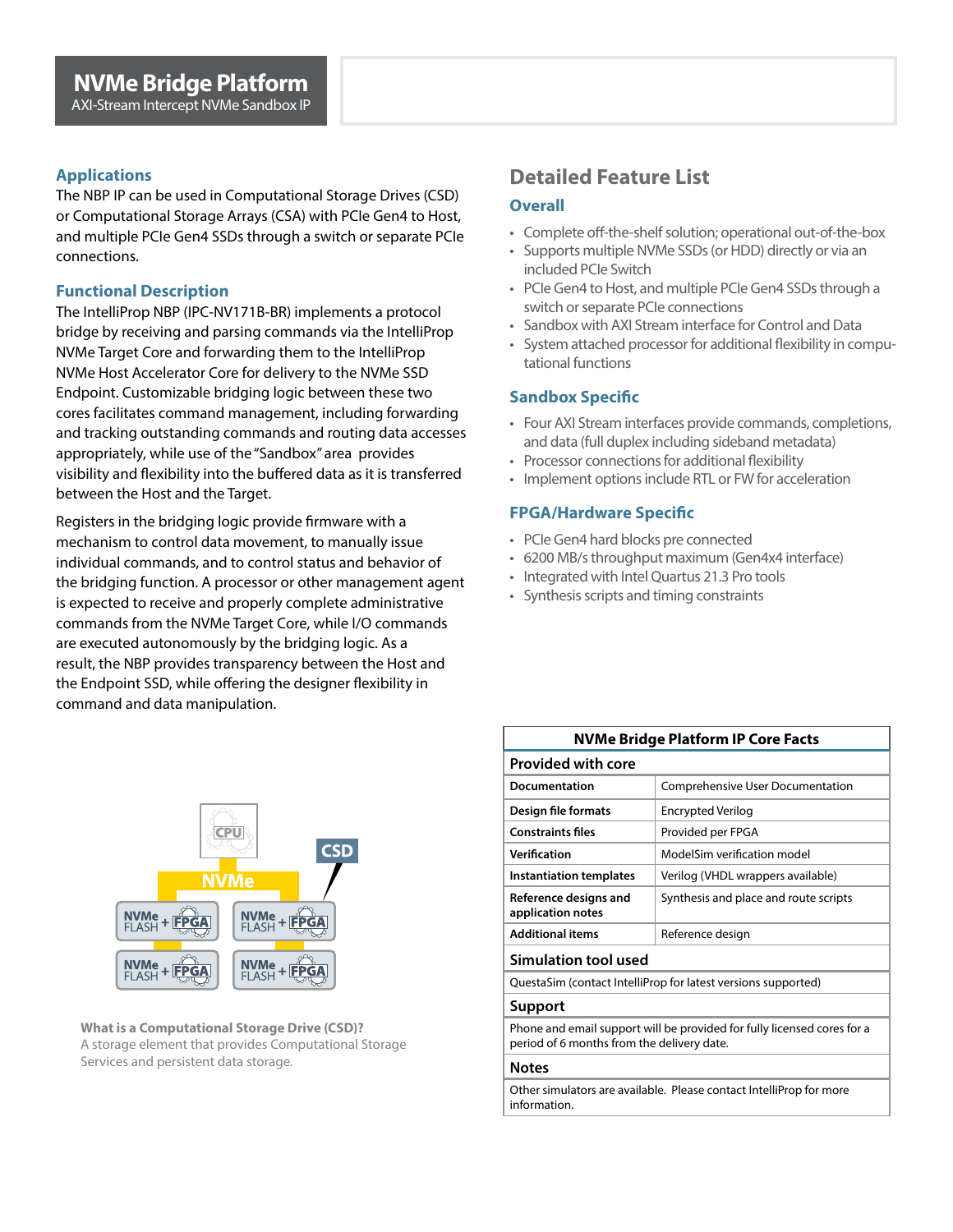# **Block Descriptions**

#### **NVMe Target Core**

The NVMe Target Core is the standard release IntelliProp core (IPC-NV163A-DT), and defines hardware that works in conjunction with the PCIe core to implement a compliant NVMe device interface. The NVMe Target IP core retrieves a command submission entry from the system host via the PCIe interface, and places the entry in one of many command FIFO's. Upon receipt of a command completion, the NVMe Target core automatically populates internal fields and posts the completion to the host system.

#### **NVMe Command Accelerator**

Automated internal state machines interact with the NVMe Target IP core to fetch submission queue entries and post completion queue entries. Data and commands are presented to user logic via 4 AXI Stream interfaces. There are two data AXI streams (full duplex), a command context stream and a completion context stream. Upon receipt of an IO command from the NVMe Target Core, the NVMe Command Accelerator forwards the command via an AXI Stream, then interacts with the PCIe Endpoint Core to move data between the user system and the NVMe host. Integrated registers allow user control of system configuration and core status.

#### **NVMe Command Translator**

The NVMe Command Translator negotiates NVMe commands, data, and completions with the NVMe Command Accelerator via 4 AXI stream interfaces. There are two data axi streams (full duplex), a command context stream and a completion context stream. Upon receiving a command, this block allocates buffer space to accommodate the data transfer from the NVMe SSD, then forwards the command to the NVMe Host Accelerator for issuance to the SSD. Upon return of both data and the NVMe completion from the SSD, this block returns a completion to the NVMe Command Accelerator and deallocates buffer space. Integrated registers allow user control of system configuration and core status.

#### **Sandbox**

The user logic space in the NBP allows flexibility for users to insert custom logic between the NVMe Command Accelerator and Command Translator. This logic must comply with the standardized AXI stream interfaces to transfer commands,



completions, and data. Commands and completions may be either passed through directly, or modified (and tracked internally) at runtime. Data contains command parameters inline, and may therefore be dissociated from the corresponding command context. Without restrictions on data ordering or latency, user logic may take a variety of forms depending on the application.

#### **NVMe Host Accelerator Core**

The NVMe Host Accelerator core is the standard release IntelliProp core (IPC-NV164A-HI), and implements hardware to build commands in a command queue and notify the NVMe SSD of the available commands via the PCIe Root Complex core interface. The NVMe Host Accelerator core has a hardwired interface to setup commands and retrieve completions. The AXI slave and NVMe Host Accelerator core registers are also available to allow a microprocessor to setup command submissions and retrieve completions.